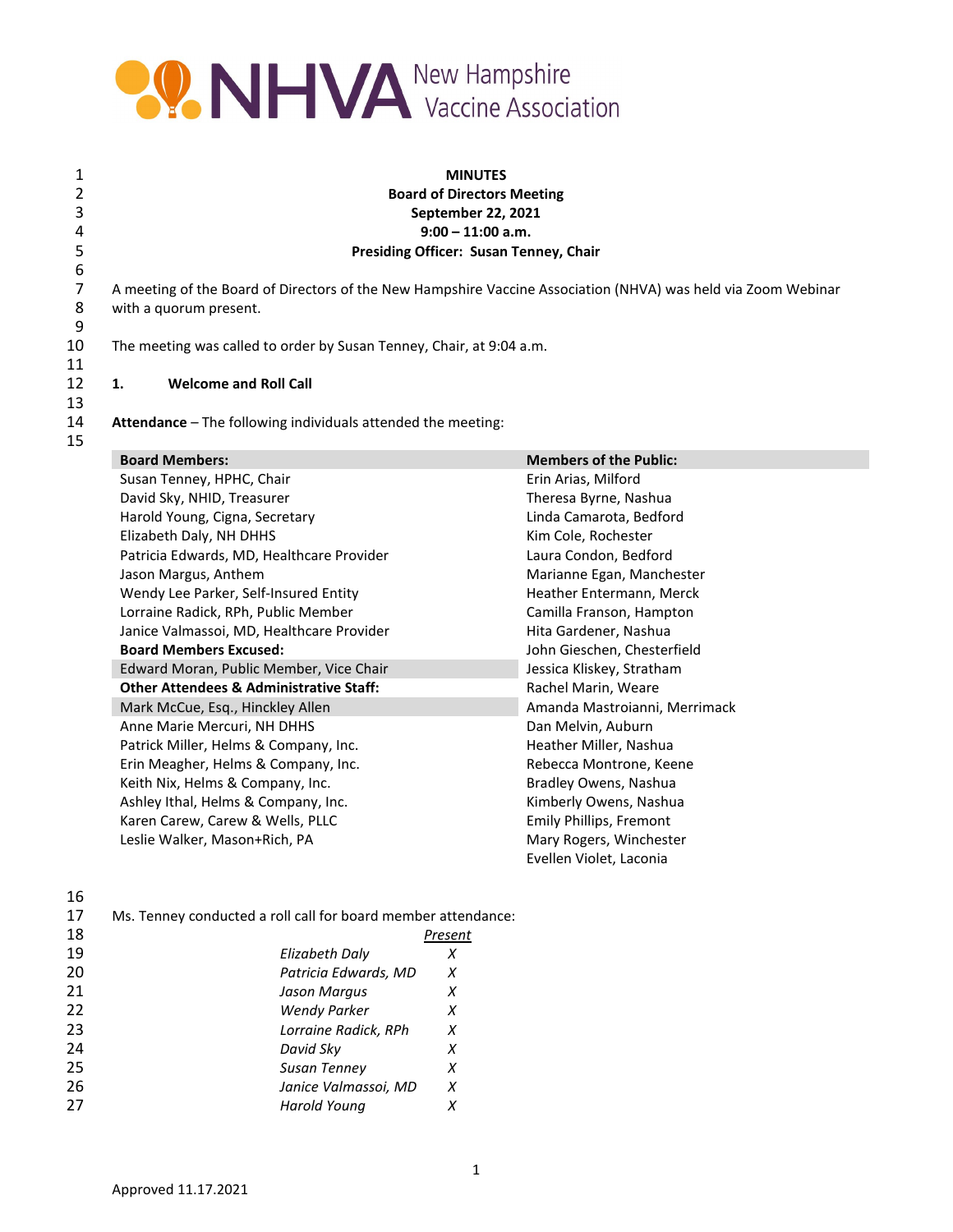

 Mr. Miller announced he was recording the meeting for the facilitation of meeting minutes. Ms. Condon and Ms. 29 Violet also indicated via Zoom they would be recording the meeting.

 Ms. Tenney welcomed the Board Members, staff, and members of the public to the meeting. She proceeded to read the *Board Chair Statement Regarding Public Commentary During Meetings*.

#### **2. FY2021 Audit – Guest Karen Carew, Carew & Wells, PLLC**

 Ms. Tenney welcomed Ms. Carew from Carew & Wells to review the FY2021 audit. Ms. Carew thanked the Board and expressed that it was a pleasure to once again work with the Audit Committee and Helms & Company, Inc. on the yearly audit. Ms. Carew reviewed the governance letter and indicated it is a required communication. Ms. Carew stated there were no new accounting policies adopted or implemented this year. 

 Ms. Carew explained that when conducing the review, they examined financial estimates considered and two of these estimates are considered more sensitive in the financial statements than others. The first is the estimate of vaccine expense and the second is the estimate of the balance due based on the self-reporting of covered child lives. The audit found both estimates were reasonable. The letter outlined two required journal entries, both of which were considered immaterial to the financial statements. Ms. Carew advised that there were no disagreements with management about presentation or accounting policy. This year there is no formal management letter. This letter 47 is typically issued when there are identified opportunities to strengthen internal controls. Prior year suggestions were provided and NHVA responded and made all suggested changes. This year, there are no recommendations for management.

 Ms. Carew advised there were no significant changes from the prior year in the financial statements. The work of the Association has not changed, and the nature of the auditor's opinion has not changed. The audit documents specifically discuss and identify the risks considered in the review. Said risks include the insurers' self-reported covered lives, the risk of misstated self-reporting, and the risk of management overriding controls. The audit did not produce any evidence related to these risks.

 Ms. Carew advised there are several disclosures in the financial statements and pointed out the *Liquidity Management* notation. The \$5M in reserve for assessment rate stabilization was found to be reasonable projecting out over the next three years. Separately, the outstanding additional TRICARE assessment collection is expected to be collected in full this year. Finally, under *Subsequent Events,* the review acknowledged the continuation of the pandemic that began last year. There were no questions directed to Ms. Carew at this point. 

 Mr. Sky then addressed the Board that as Chair of the Audit Committee, Ms. Carew provided a very detailed presentation of the financials and audit review to the Committee, and the Committee is comfortable supporting a full adoption of these financials as presented. Ms. Tenney, as a member of the Committee, agreed. 

 Ms. Radick asked Ms. Carew about income tax filings for NHVA. Ms. Carew explained that the organization is not required to file Form 990 and has an exemption letter from the Internal Revenue Service.

| 70<br>71<br>72 | <b>VOTE RECORDED:</b><br><b>VOTED:</b> |                      |     | On a motion by Mr. Sky, seconded by Ms. Parker, by roll call it was<br>Accept the FY2021 audit report by Carew & Wells. |
|----------------|----------------------------------------|----------------------|-----|-------------------------------------------------------------------------------------------------------------------------|
| 73             |                                        |                      | Yes | No                                                                                                                      |
|                |                                        |                      |     |                                                                                                                         |
| 74             |                                        | Elizabeth Daly       | х   |                                                                                                                         |
| 75             |                                        | Patricia Edwards, MD | X   |                                                                                                                         |
| 76             |                                        | Jason Margus         |     |                                                                                                                         |
| 77             |                                        | <b>Wendy Parker</b>  |     |                                                                                                                         |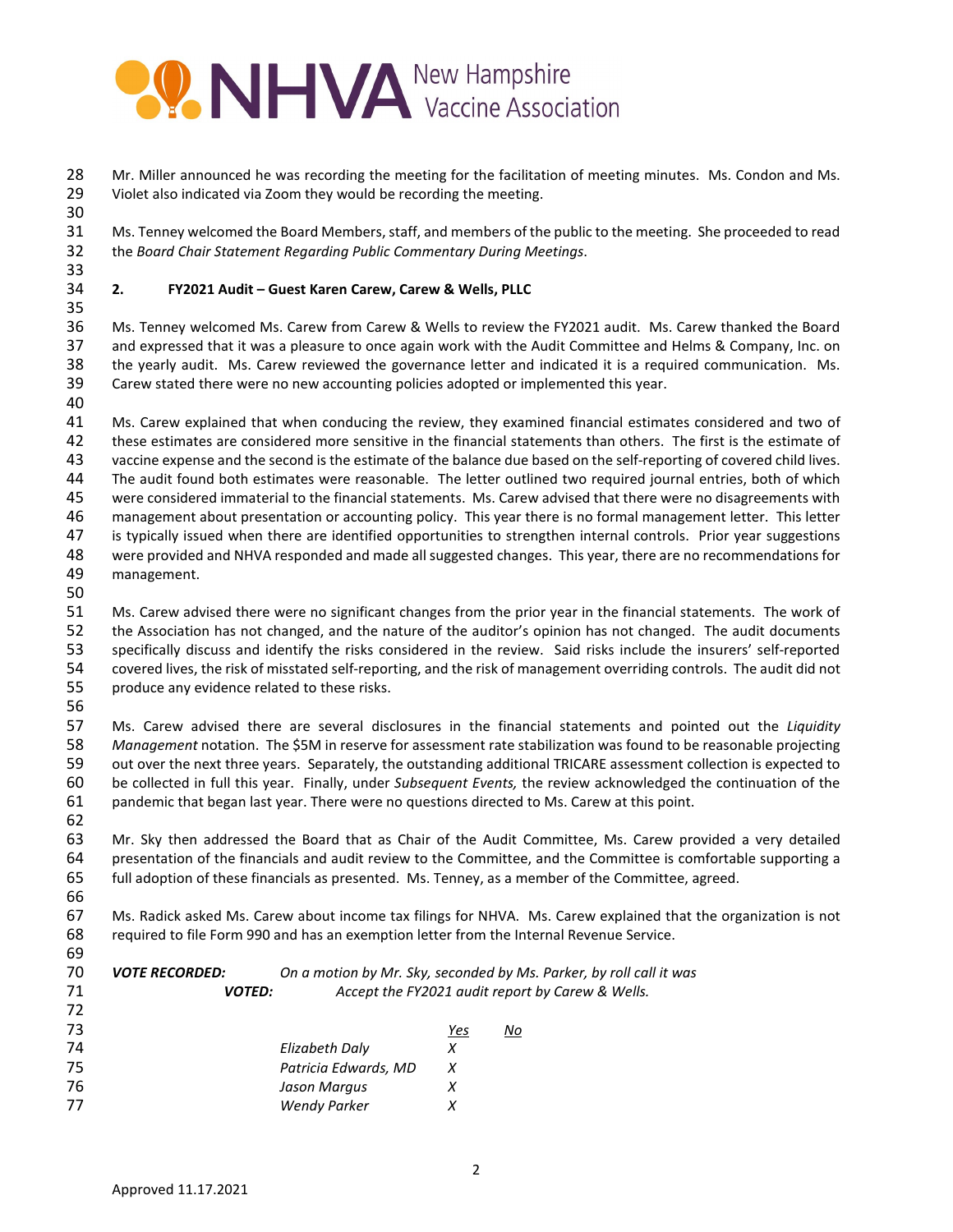

| 78  |                                         | Lorraine Radick, RPh                                        | X          |                                                                                                                       |
|-----|-----------------------------------------|-------------------------------------------------------------|------------|-----------------------------------------------------------------------------------------------------------------------|
| 79  |                                         | David Sky                                                   | X          |                                                                                                                       |
| 80  |                                         | Susan Tenney                                                | X          |                                                                                                                       |
| 81  |                                         | Janice Valmassoi, MD                                        | X          |                                                                                                                       |
| 82  |                                         | <b>Harold Young</b>                                         | X          |                                                                                                                       |
| 83  |                                         |                                                             |            |                                                                                                                       |
| 84  |                                         |                                                             |            | Ms. Tenney thanked Ms. Carew for her work and expressed appreciation for all she has done for the Association.        |
| 85  |                                         |                                                             |            |                                                                                                                       |
| 86  | 3.                                      | <b>Review and Acceptance of Minutes</b>                     |            |                                                                                                                       |
| 87  |                                         |                                                             |            |                                                                                                                       |
| 88  |                                         |                                                             |            | Ms. Tenney asked if there were any edits or corrections to the June 16, 2021, minutes. Ms. Radick identified a typo   |
| 89  |                                         | on line 62 - "annual" was misspelled and will be corrected. |            |                                                                                                                       |
| 90  |                                         |                                                             |            |                                                                                                                       |
| 91  |                                         |                                                             |            | Mr. Sky asked for clarification on the mention of him being a proxy on lines 58 and 59. Mr. Miller stated that both   |
| 92  |                                         |                                                             |            | he and Ms. Tenney were previously voted to be the proxies on behalf of the member entities for casting votes for      |
| 93  |                                         |                                                             |            | the Payer Representatives on the Board. Ms. Tenney advised historically, this has fallen to the Board Chair and Audit |
| 94  | Committee Chair.                        |                                                             |            |                                                                                                                       |
| 95  |                                         |                                                             |            |                                                                                                                       |
| 96  | <b>VOTE RECORDED:</b>                   |                                                             |            | On a motion by Ms. Daly, seconded by Dr. Valmassoi, by roll call it was                                               |
| 97  | <b>VOTED:</b>                           |                                                             |            | To accept the June 16, 2021, Board meeting minutes with the correction of the                                         |
| 98  |                                         | spelling of "annual" on line 62.                            |            |                                                                                                                       |
| 99  |                                         |                                                             |            |                                                                                                                       |
| 100 |                                         |                                                             | <u>Yes</u> | $\underline{\mathsf{No}}$                                                                                             |
| 101 |                                         | <b>Elizabeth Daly</b>                                       | X          |                                                                                                                       |
| 102 |                                         | Patricia Edwards, MD                                        | X          |                                                                                                                       |
| 103 |                                         | Jason Margus                                                | Х          |                                                                                                                       |
| 104 |                                         | <b>Wendy Parker</b>                                         | Х          |                                                                                                                       |
| 105 |                                         | Lorraine Radick, RPh                                        | X          |                                                                                                                       |
| 106 |                                         | David Sky                                                   | X          |                                                                                                                       |
| 107 |                                         | Susan Tenney                                                | X          |                                                                                                                       |
| 108 |                                         | Janice Valmassoi, MD                                        | X          |                                                                                                                       |
| 109 |                                         | <b>Harold Young</b>                                         | Х          |                                                                                                                       |
| 110 |                                         |                                                             |            |                                                                                                                       |
| 111 | 4.<br><b>Executive Directors Report</b> |                                                             |            |                                                                                                                       |
| 112 |                                         |                                                             |            |                                                                                                                       |
| 113 |                                         |                                                             |            | Ms. Tenney invited Mr. Miller to provide his Executive Director report. Mr. Miller began his report with the rate     |
| 114 |                                         |                                                             |            | setting process materials. He first described how the assessment rate setting process has been modified over the      |
| 115 |                                         |                                                             |            | past several years. He stated that Helms & Company, Inc. hired Ms. Walker from Mason+Rich, PA this summer to          |
| 116 |                                         |                                                             |            | assist in re-thinking and updating the process now that there are zero funds held at the State as of June 30, 2021.   |
| 117 |                                         |                                                             |            | He reviewed the slide describing the steps associated with the rate-setting process between July and October 2021.    |
| 118 |                                         |                                                             |            | The Audit Committee meeting met once in August and once in Sentember to both provide input to the process and         |

 The Audit Committee meeting met once in August and once in September to both provide input to the process and assessment model assumptions, but also to recommend the proposed assessment rate of \$6.85 to the Board for CY2022.

 The model makes two assumptions regarding the CY2022 TRICARE rate cap and the CDC credit as those will not be known until October. Carrier notification of the Board-approved rate will take place in October. Mr. Miller highlighted a few notable events over the past year including the TRICARE revenue of \$470K that will not occur after fiscal year 2022, and the fact that the COVID-19 impact on child covered lives was less than anticipated in last year's model. Mr. Miller briefly reviewed the historical trends slides. These slides provide information on historical rates, covered lives, State/NHVA fund source split, Bank of New Hampshire investment analysis, US and NH unemployment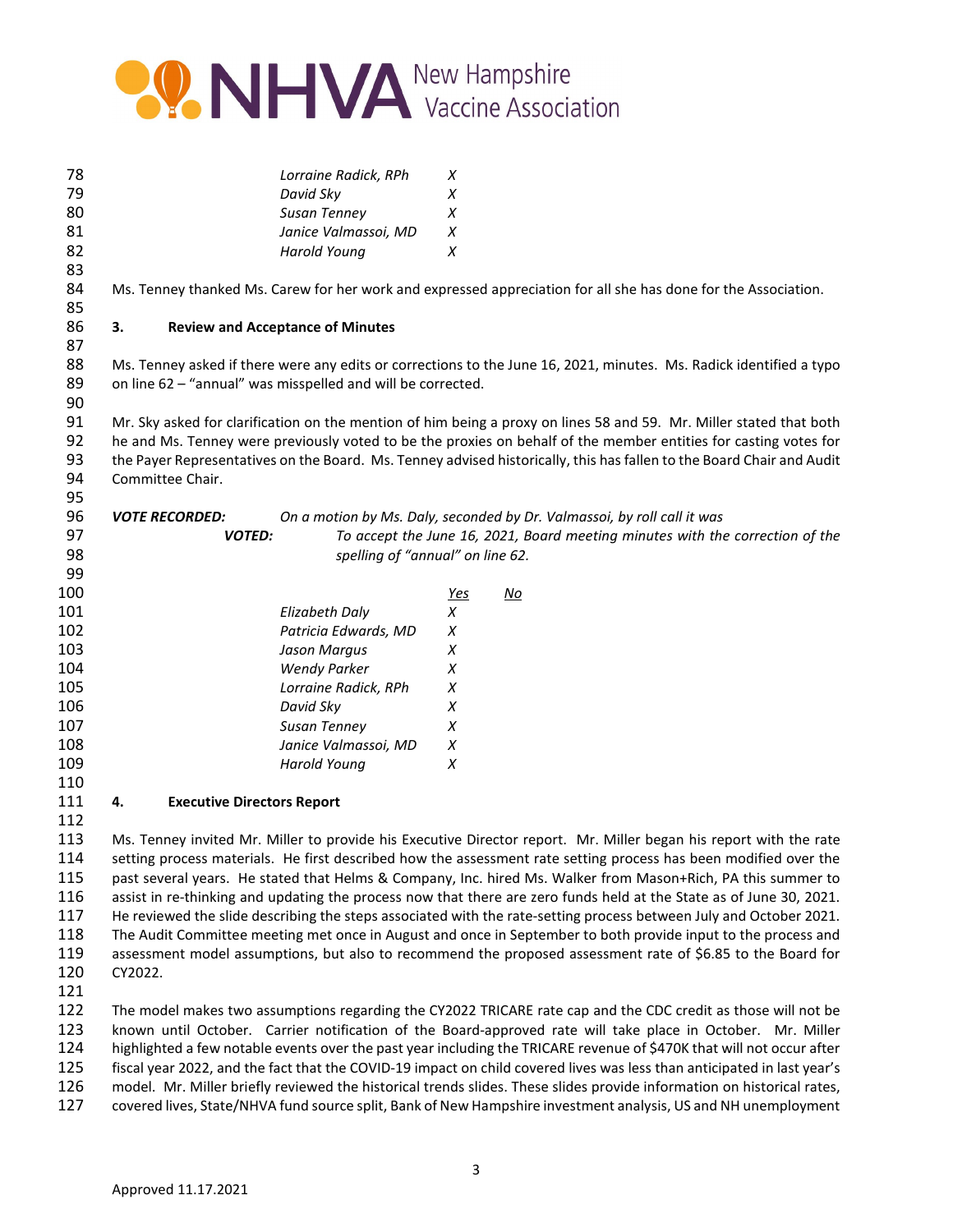

 trends, and NH Medicaid enrollment. Of note, unemployment rates have recovered significantly, and Medicaid enrollment is slowing; both of which are economic indicators. Additionally, our strategy to shore up investment returns after rates began to fall in March 2020 has been working in NHVA's favor.

 Mr. Miller then briefly reviewed the three sets of data received from the Department of Health and Human Services that comprised this year's funding request; these are found on Tabs C, D, and E in the presentation. *Tab C* describes what funding the Department projects will be needed for the coming year. *Tab D* reflects historic trend information regarding a number of important factors: state and federal program contributions, NHVA contributions, CDC credits, and state beginning and ending fund balances. Tab E chart outlines the administrative staff costs and provides the portion of those costs the Department requests funding for. In this year, and prior years, this request for administrative funding has been denied by the Audit Committee and the full Board of Directors. The final chart in this section of the presentation contains NHVA's FY2022 administrative budget approved at the June Board meeting. The DHHS data and the budget are used in the rate setting model.

- 
- 142 Mr. Miller then turned to the last section of the presentation and walked through each of the rate setting model assumptions. These included:
- **Board commitment to keeping rates stable**
- 145 No NHVA funds held by DHHS to recover in June 2022
- Current TRICARE cap rate of \$14.82 since updated rate will be known in October
- 147 Consideration that the additional TRICARE revenue is ending in FY2022
- 148 The two reserve funds are the same as the prior year
- 149 No reimbursement to DHHS for requested administrative costs
- 60% funding for CY2022 from carriers based upon the State-Federal fund source split
- 151 Anticipation of lower rates of return on investments due to historically low interest rates
- **Total assessed lives will decline but at a slower rate**
- CDC credit estimated at \$2.5M and will be fully known in October
- **Annual 4% administrative budget increase**
- 155 No interest on assessment late payments.
- 

 The Audit Committee also discussed in their meetings the concept of a potential COVID assessment reserve for future expenditures, but this was tabled. The issue will be looked at in the future once more is known about the timing of when the Federal government will stop covering the cost of the vaccines. Mr. Miller reminded the Board that while there is an ability to do a special assessment if it becomes necessary, it would be disruptive and is not desired.

 Mr. Miller concluded his assessment rate presentation by reviewing the model. The proposed CY2022 rate is \$6.85. The model projects FY2022, FY2023, FY2024 with projected rates of \$6.85, \$7.75, and \$7.95, respectively. The future year rates will primarily be impacted by the loss of TRICARE assessment revenue, the variation in future assessed lives, and the future CDC credits. The \$5M assessment reserves can be used for future rate stabilization. The model currently assumes the \$5M is fixed for the three years. The model is designed to reduce the high level of variation in historical rates, total assessment amounts, and total payments to the Department. By no longer holding funds at 168 the Department, this should be possible.

170 Mr. Miller asked the group if there were any questions about the model and the recommendation of an assessment rate of \$6.85 for CY2022. Ms. Tenney thanked Mr. Miller for his work and review of the model. She stated she agrees with the information provided and expressed how the simplification of the back-end modeling tool is much easier to follow versus the old model that had been used for years. Mr. Sky added that the Audit Committee met

- twice to review the assumptions and rate setting process, and after providing feedback during the first meeting, the
- back-end modeling tool was altered to accommodate the Committee's wishes and was again reviewed during the second meeting. Mr. Sky stated that the Audit Committee members felt very comfortable with the assumptions and
	- Approved 11.17.2021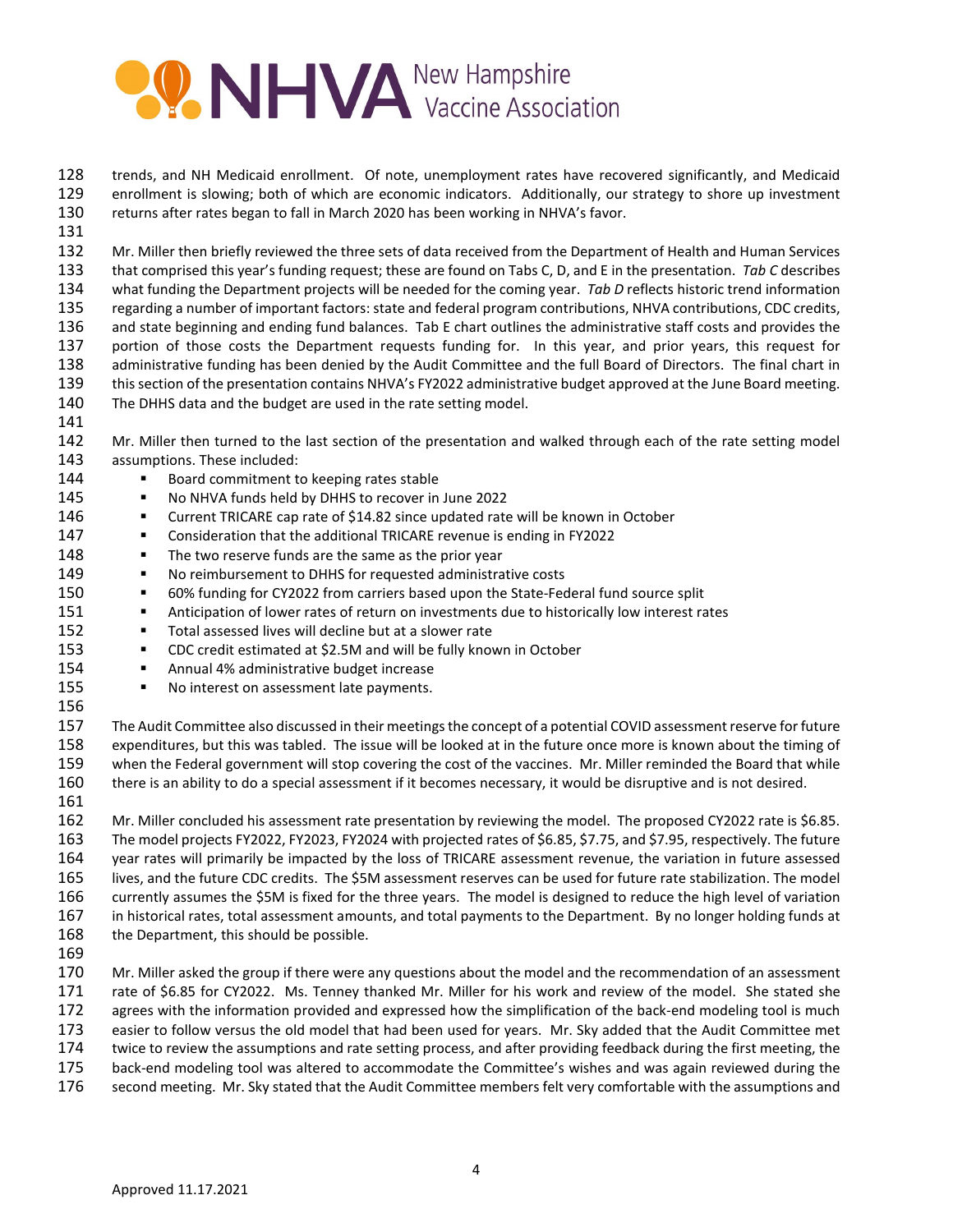

 the proposed rate and is recommending to the full Board to adopt the \$6.85 assessment rate for the next calendar year

 Ms. Tenney asked if there were any other questions. Dr. Edwards asked if the COVID vaccine was being covered by the Federal government so that those costs will not impact NHVA? Mr. Miller stated that currently the Federal government is covering the costs for the vaccines, however, it is assumed at some point in the future they will not cover the costs and they will fall back to the vaccine programs in each state. Ms. Daly and her team are watching this closely and we believe we will have a better understanding when we are having this conversation next year.

 Ms. Parker thanked the Audit Committee for all of their work and explained that being a fairly new member of the Board there is a learning curve, and she appreciates their efforts through this process. Following the model this year is much easier. Ms. Tenney stated she believe the real credit goes to Mr. Miller and Ms. Walker for their hard work on this process, their thoughtful assumptions, and the simplification of the back-end modeling tool.

 Dr. Valmassoi asked Mr. Miller to explain one more time the ultimate goals for the ending cash balance, how does that differ from the ending investment balance and how does that impact the State? Mr. Miller explained the balance that we are holding is driven primarily through prior assessments and projected future assessments. We hold assessments for a full calendar year until June when payment is remitted to DHHS. The investment strategy these past few years has shifted. Because NHVA has no risk tolerance, investments are not made in the stock market or mutual funds. Essentially, we use the ICS account and the laddered CD portfolio. We are seeing covered lives decreasing and a slight increase in the cost of vaccines. The remaining reserves can be drawn down to assist in 198 keeping the rate as stable as possible.

Ms. Tenney asked if there were any questions. Hearing none, she asked for a motion.

| 202 | <b>VOTE RECORDED:</b> |                      |            | On a motion by Ms. Radick, seconded by Ms. Parker, by roll call it was   |
|-----|-----------------------|----------------------|------------|--------------------------------------------------------------------------|
| 203 | <b>VOTED:</b>         |                      |            | To accept the proposed assessment rate of \$6.85 for calendar year 2022. |
| 204 |                       |                      |            |                                                                          |
| 205 |                       |                      | <u>Yes</u> | <u>No</u>                                                                |
| 206 |                       | Elizabeth Daly       | X          |                                                                          |
| 207 |                       | Patricia Edwards, MD | X          |                                                                          |
| 208 |                       | Jason Margus         | X          |                                                                          |
| 209 |                       | <b>Wendy Parker</b>  | X          |                                                                          |
| 210 |                       | Lorraine Radick, RPh | X          |                                                                          |
| 211 |                       | David Sky            | X          |                                                                          |
| 212 |                       | Susan Tenney         | X          |                                                                          |
| 213 |                       | Janice Valmassoi, MD | X          |                                                                          |
| 214 |                       | Harold Young         | X          |                                                                          |
| 215 |                       |                      |            |                                                                          |

 Ms. Tenney then asked Mr. Miller to review the FYTD 2022 Unaudited Financial Statements. Mr. Miller stated that the assessment income is running ahead of budget currently. As of August 31, we have a strong ending balance of \$14.5M. He then highlighted the short-term investments of \$4.4M with the remainder of investments held in the ICS account. Finally, he reviewed the administrative expenses and stated we are ahead of budget, primarily due to unused, budgeted legal services. The financials also reflect the projected assessed lives in the assessment model and the estimated payment to the Department in June 2022. The statements will be updated through September 30 for the next Board meeting.

 Mr. Miller presented the proposed CY2022 meeting schedule. He asked the Board members to review it and provide feedback if thy identity any scheduling conflicts. Once feedback is received, Helms will make any adjustments as needed and then forward meeting invitations to the Board.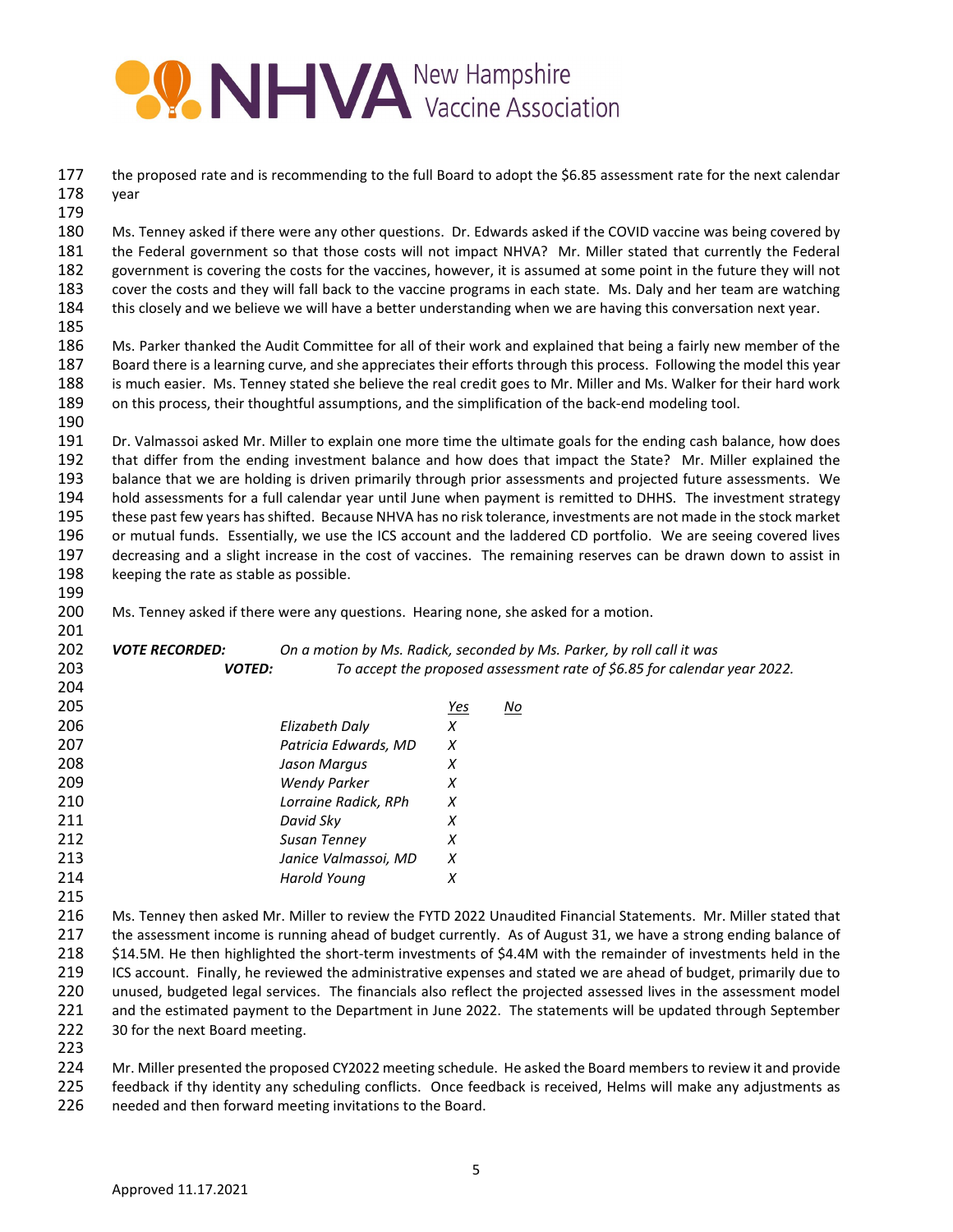# **PONHYA** New Hampshire

#### **5. Department of Health and Human Services Update**

 Ms. Tenney invited Ms. Daly to provide her update. Ms. Daly began by stating that approval of Pfizer vaccine for children aged five to 11 years is anticipated. Pfizer issued a press release with some of their data that they are planning to submit to the FDA for emergency use authorization. The Department continues to make COVID vaccine available to the public for those age 12+ and is expanding the mobile vaccination opportunities. The Department expects that a number of our health care providers will onboard COVID vaccine, so that they can provide that to their pediatric patients, but children will also be able to access the vaccine through pharmacies and school-based clinics that are being planned. She advised that she does not have any information in terms of when the cost of the COVID vaccines might impact NHVA's budget. Ms. Daly reported DHHS has expended \$6,344,346.20 to date in this fiscal year. While the final CDC credit amount will not be known until October 1, Ms. Daly projects it will likely be close to \$3M.

241 Ms. Tenney thanked Ms. Daly for her report stating it was very helpful.

#### **6. Public Comment**

 Ms. Tenney invited members of the public to provide commentary relevant to the business of the NHVA's activities. Ms. Byrne asked if the \$6.85 assessment rate was the cost of a vaccine. Ms. Tenney reminded the group that this was not an interactive session and asked Mr. Miller if Ms. Byrne should direct the question through his office. He proceeded to explain that the \$6.85 is not the cost of an actual vaccine, but it is the monthly cost per child covered life that the insurance carriers are assessed in order to raise the required funds to support the cost of the vaccine program.

 Ms. Condon was invited to speak next. She advised the Board that she had made multiple requests that were denied for copies of the Zoom recordings of Board meetings and Audit Committee meetings. She acknowledged the Zoom recordings were used for minutes, but the public has been denied that information. Ms. Condon also questioned why today's meeting was not held in a physical location.

 No other members of the public indicated the desire to speak. Ms. Tenney thanked those who made public comments.

**7. Executive Session**

Ms. Tenney stated that the Board needed to move into an Executive Session to discuss management and legal items.

| 264 | <b>VOTE RECORDED:</b> |                      |     | On a motion by Ms. Radick, seconded by Dr. Edwards, by roll call it was |
|-----|-----------------------|----------------------|-----|-------------------------------------------------------------------------|
| 265 | <b>VOTED:</b>         |                      |     | To enter into Executive Session at 10:04 a.m.                           |
| 266 |                       |                      |     |                                                                         |
| 267 |                       |                      | Yes | No                                                                      |
| 268 |                       | Elizabeth Daly       | X   |                                                                         |
| 269 |                       | Patricia Edwards, MD | X   |                                                                         |
| 270 |                       | Jason Margus         | X   |                                                                         |
| 271 |                       | <b>Wendy Parker</b>  | X   |                                                                         |
| 272 |                       | Lorraine Radick, RPh | X   |                                                                         |
| 273 |                       | David Sky            | X   |                                                                         |
| 274 |                       | Susan Tenney         | X   |                                                                         |
| 275 |                       | Janice Valmassoi, MD | X   |                                                                         |
| 276 |                       | Harold Young         | X   |                                                                         |
|     |                       |                      |     |                                                                         |